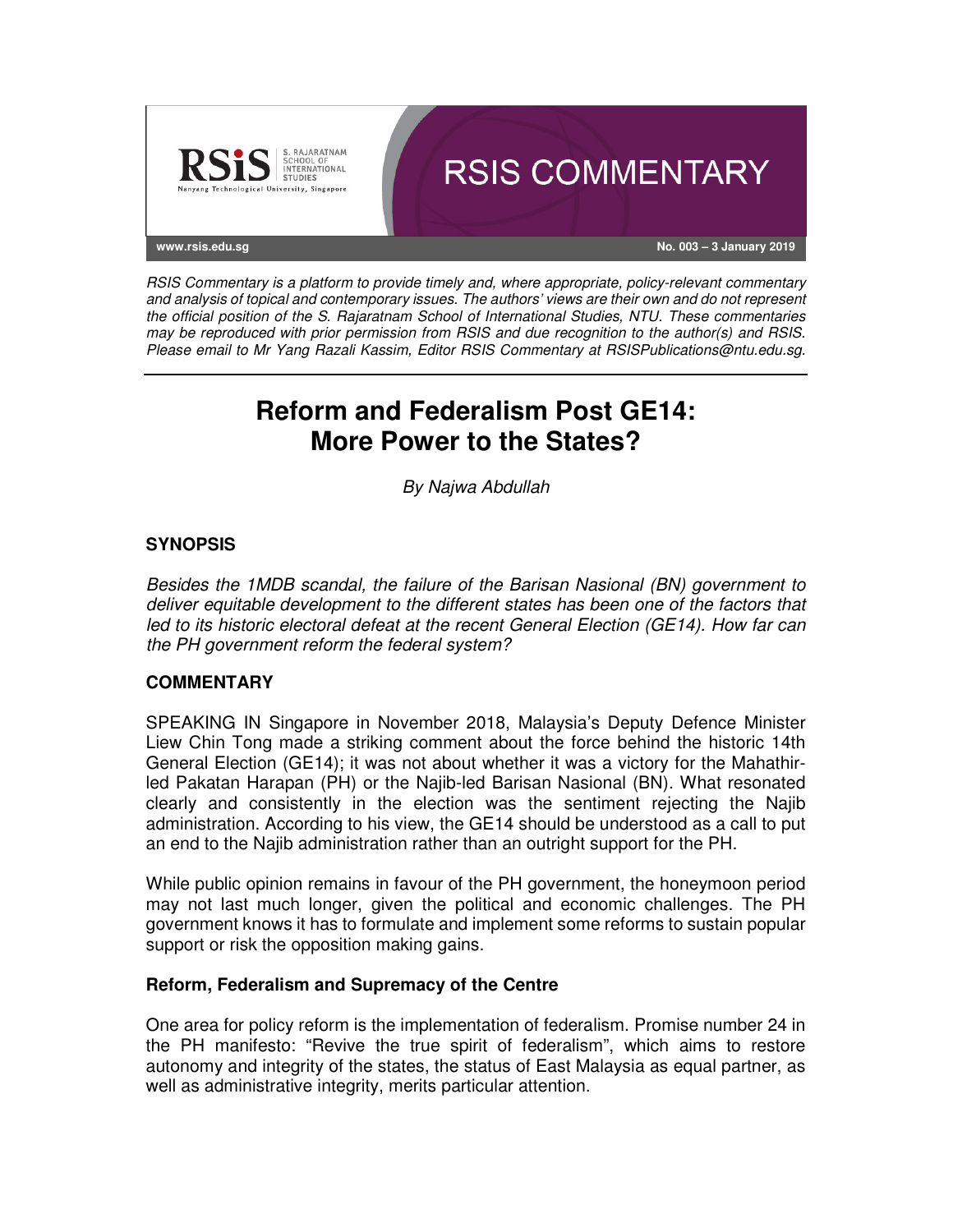The supremacy of the federal government is enshrined in the Constitution of Malaysia, in which matters regarding taxation, finances, trade, external affairs, defence, and social affairs fall under federal responsibilities, whereas state power is limited to religious affairs, local customs, and resources.

Nevertheless, based on the Malaysia Agreement of 1963 (MA63), the states of Sabah and Sarawak (also Singapore before it left Malaysia in 1965) were accorded an equal status with Peninsular Malaysia in the Federation. This provides Sabah and Sarawak special rights and greater independence, such as exclusion from the Parliament's authority with regards to laws about land and local government, and entitlements to special annual grants and additional sources of revenue.

Given the dominance of BN, the federal governments over the years were able to sidestep constraints to the detriment of some of the states. First and foremost, the status of Sabah and Sarawak was seen as downgraded after they were classified in the same category as the other states in Peninsular Malaysia, based on the 1976 Constitutional Amendment during the Hussein Onn era.

### **Oil Royalty for States**

Another case in point is the petroleum royalty issue in Sabah, Sarawak, Kelantan, and Terengganu. The 1974 Petroleum Development Act (PDA 1974) limited the role of the four states to that of a contractor to Petronas, in which case they are entitled to 5% oil royalty. This has been a longstanding issue between the Federal Government and the four states.

Sabah and Sarawak, as the largest oil-producing states, have demanded an increase to at least 20% of oil royalty in the past several years. Meanwhile in Kelantan and Terengganu, the BN governments had been inconsistent with the royalty payment.

While it refused to give Kelantan the 5% royalty by arguing that the offshore oil production facilities were located beyond the state's maritime borders, it had granted it to Terengganu since 1978 albeit the oil productions were located 220 kilometres offshore. The issue of preferential treatment became more pertinent when Terengganu fell to PAS in 1999 and the oil royalty payment stopped in 2000.

### **Urban-rural Divide**

Since independence, the federal government has had a great influence on development at all levels. Although the development grants are available for every state, the federal government reserves the rights to specify and control the development projects.

Development issues became at times highly politicised in both BN and opposition-led states. Consequently, inequality remains evident in certain parts of Malaysia despite the impressive record of economic growth and poverty eradication over the years.

Many rural-based states remain behind in terms of infrastructure and quality of life. According to Malaysia's Department of Statistics in 2017, unemployment rate was the